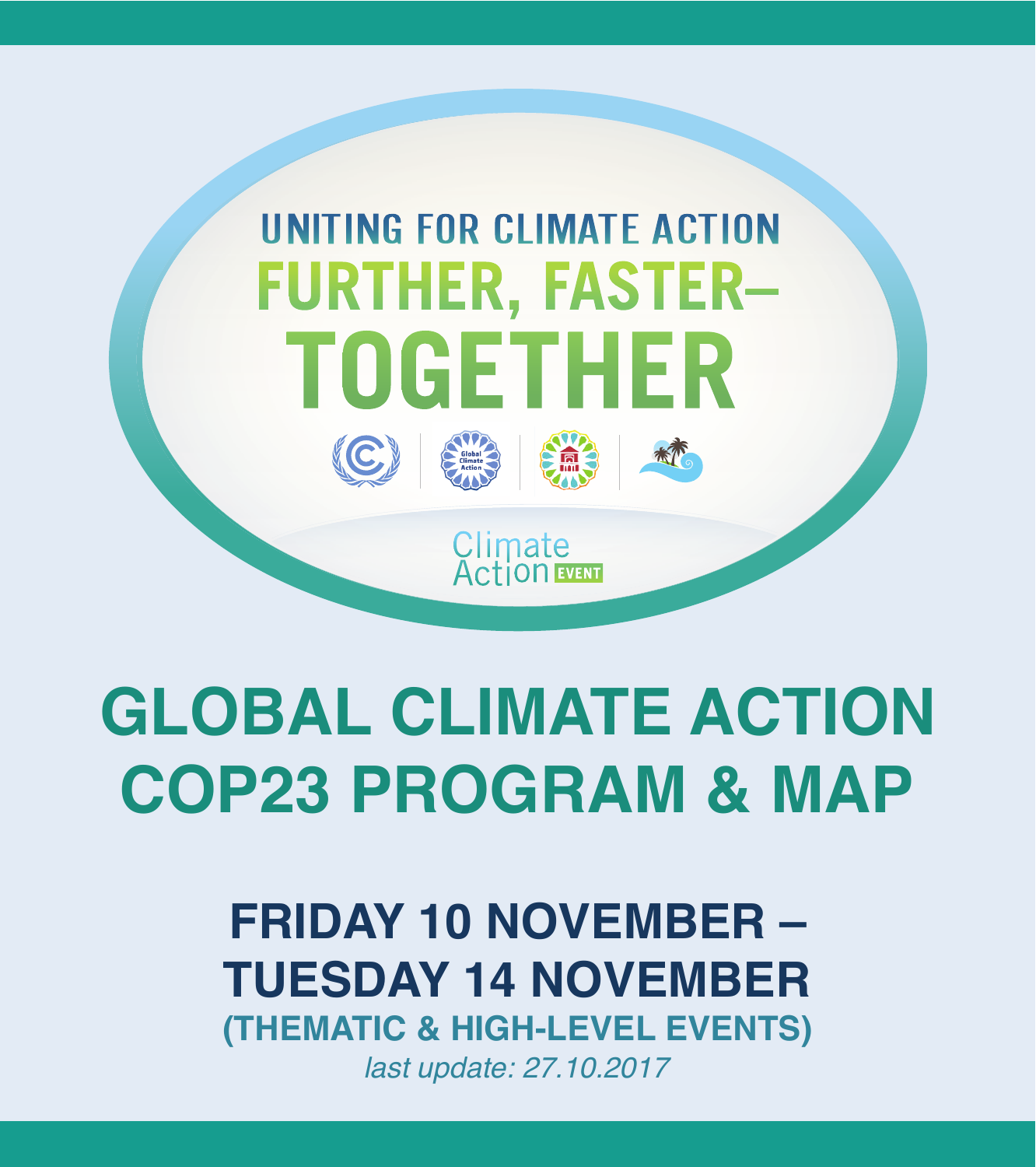# **MAP OF THE BONN ZONE**

#### **GCA EVENT CAMPUS**

**on** followin (more detail on following page)



#### **FURTHER, FASTER-**TOGETHER C 扁子  $* T$

icycle <sup>of</sup>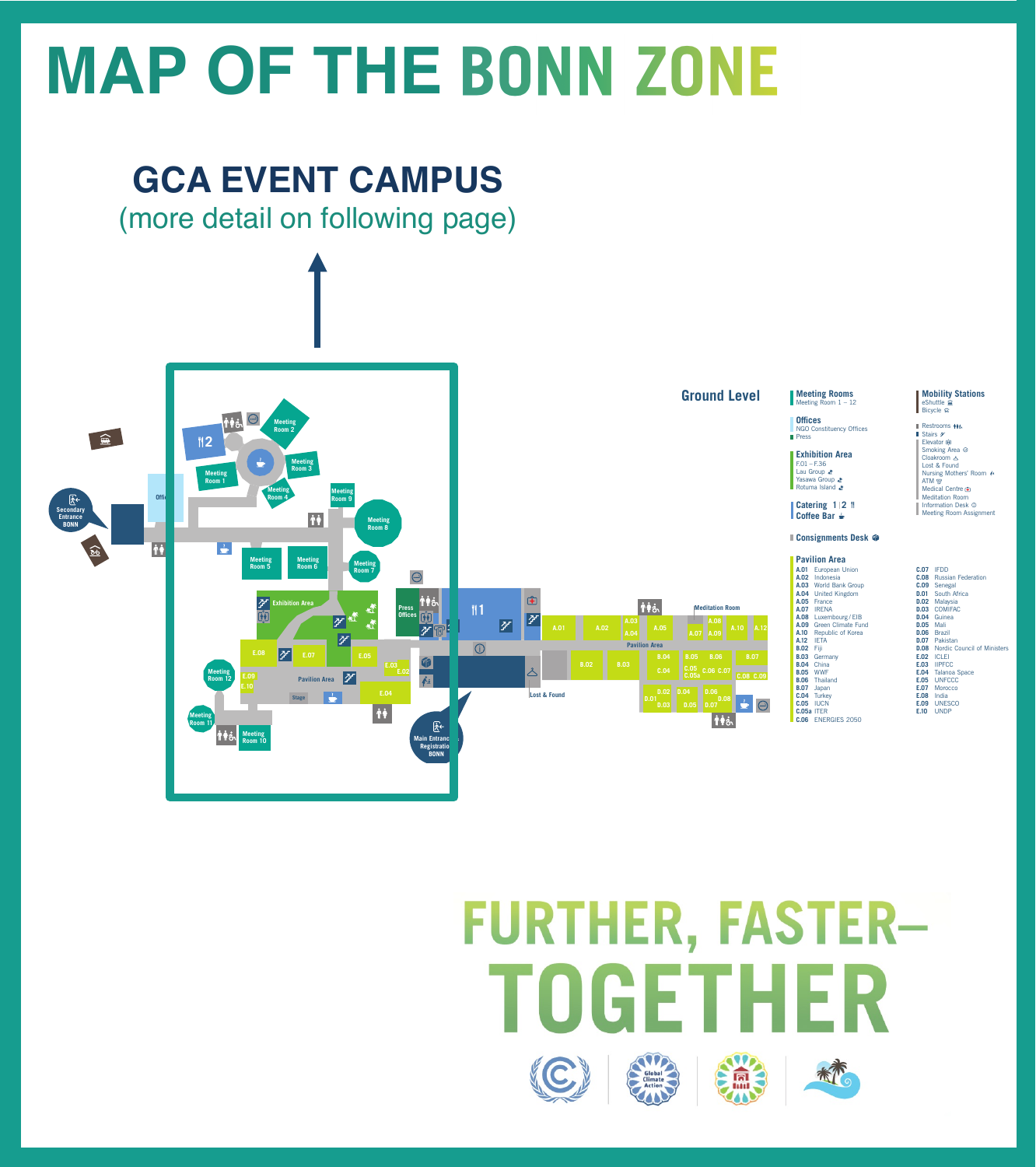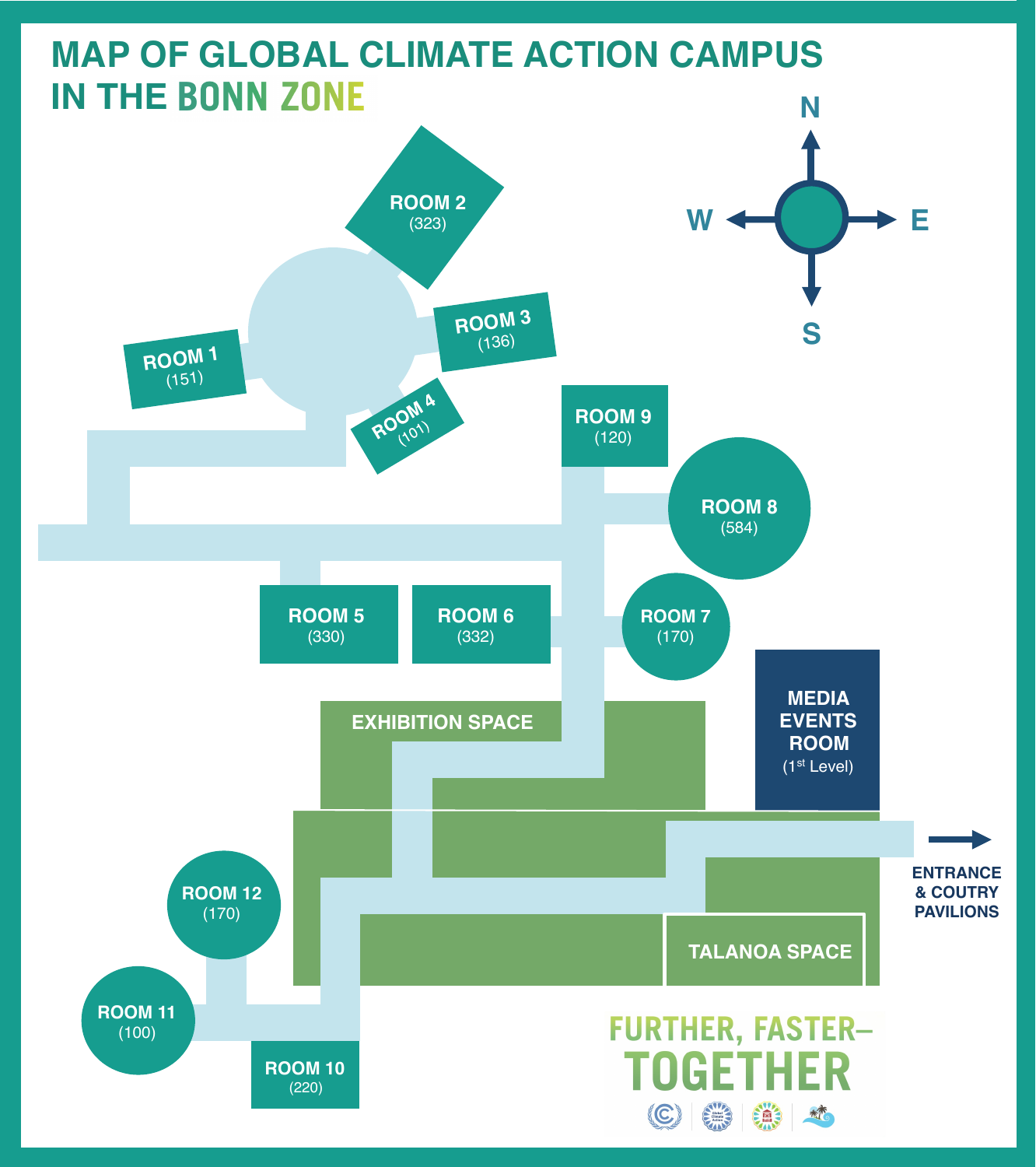# **THEMATIC DAYS OVERVIEW**



**CLIMATE ACTION & SDG2** H-L ROUNDTABLES

H-L ROUNDTABLES

**ZONE** 

**HIGH-**

**LEVEL**

**CLOSING**

**CLOSING (BONN ZONE)**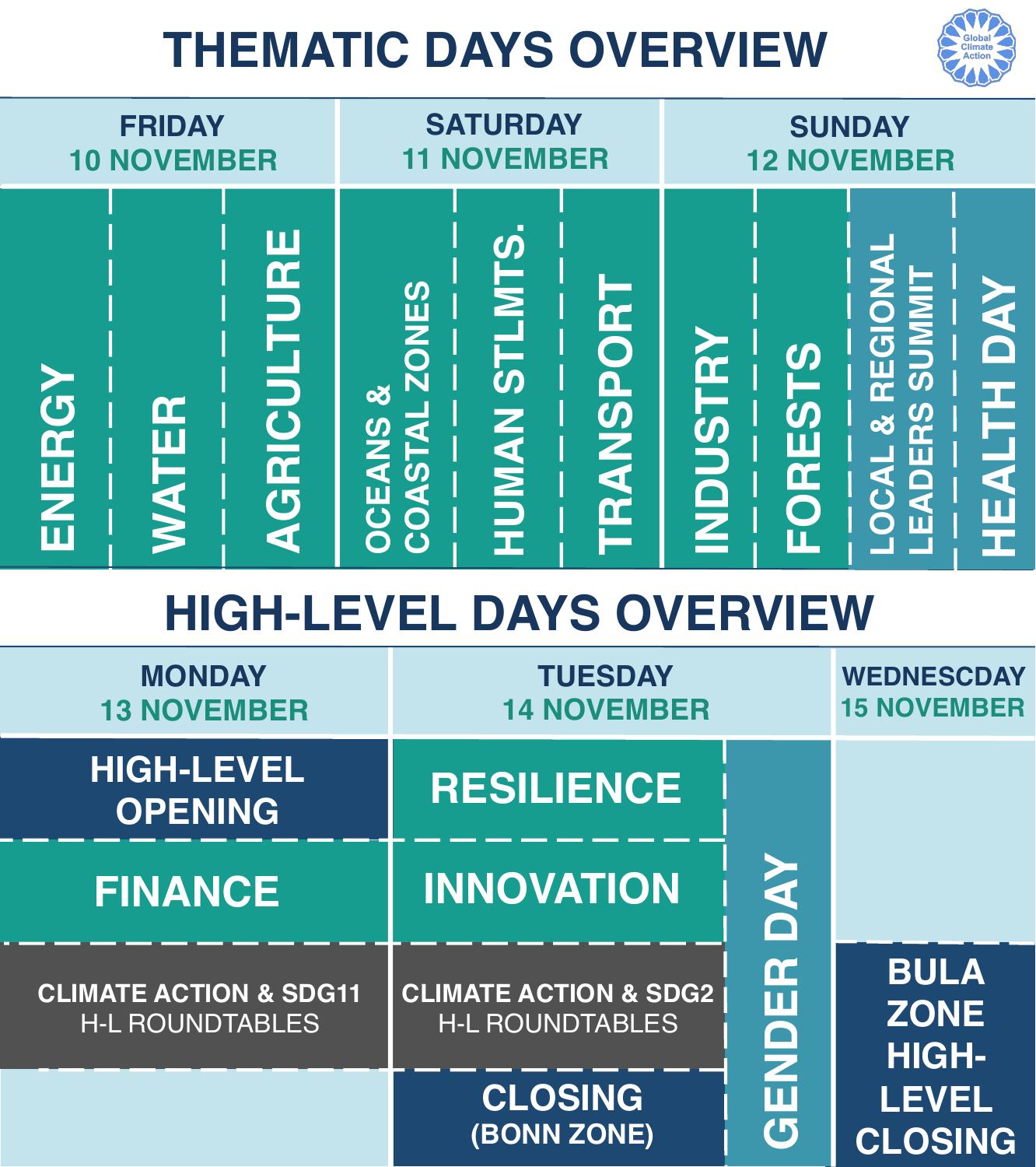## **FRIDAY 10 NOVEMBER: GCA THEMATIC DAY AGRICULTURE, ENERGY, WATER**



|                    | <b>ROOM1</b>                                                                                                           | <b>ROOM2</b>                                                                                          | <b>ROOM3</b> | <b>ROOM 6</b>                                                                                                                                                                           | <b>ROOM7</b>                                                                                               | <b>ROOM 8</b> | <b>ROOM 10</b>                                                                                                                           | <b>ROOM 11</b> | <b>ROOM 12</b>                                |  |
|--------------------|------------------------------------------------------------------------------------------------------------------------|-------------------------------------------------------------------------------------------------------|--------------|-----------------------------------------------------------------------------------------------------------------------------------------------------------------------------------------|------------------------------------------------------------------------------------------------------------|---------------|------------------------------------------------------------------------------------------------------------------------------------------|----------------|-----------------------------------------------|--|
| $09.00 -$<br>10.00 | <b>GCA AGRICULTURE, ENERGY, WATER PRESS CONFERNCE</b><br><b>MEDIA EVENTS ROOM</b>                                      |                                                                                                       |              |                                                                                                                                                                                         |                                                                                                            |               |                                                                                                                                          |                |                                               |  |
| $10.00 -$<br>11.15 |                                                                                                                        | <b>WATER</b><br><b>OPENING</b>                                                                        |              | <b>AGRICULTURE</b><br><b>OPENING</b><br><b>PLENARY</b><br>$(10.00 - 10.30)$<br><b>AGRICULTURE</b>                                                                                       |                                                                                                            |               |                                                                                                                                          |                | <b>ENERGY</b><br>The State of<br><b>Play</b>  |  |
| $11.30 -$<br>13.00 |                                                                                                                        | <b>PLENARY</b><br>$(10.00 - 12.00)$                                                                   |              | Low-carbon<br>livestock: Moving<br>forward<br>$(10.30 - 12.00)$<br><b>AGRICULTURE</b><br><b>VVVVVVV</b>                                                                                 | <b>AGRICULTURE</b><br><b>Managing water</b><br>scarcity for<br>agriculture                                 |               | <b>AGRICULTURE</b><br>Integrated landscape<br>$ranagement -$<br><b>Supporting climate</b><br>change interventions<br>defined in the NDCs |                | <b>ENERGY</b><br>Enabling<br>Change           |  |
| $13.00 -$<br>14.00 |                                                                                                                        |                                                                                                       |              |                                                                                                                                                                                         | <b>AGRICULTURE, ENERGY, WATER</b>                                                                          |               | <b>CIMATE ACTION DIGITAL DIALOGUE, TALANOA SPACE</b>                                                                                     |                |                                               |  |
| $13.15 -$<br>14.45 | <b>WATER</b><br>High-level<br>panel on water<br>and climate<br>finance                                                 |                                                                                                       |              | <b>VVVVVVV</b><br>Unlocking the<br>potential of soil<br>organic carbon for<br>climate change action<br>$(12.00 - 13.30)$<br><b>AGRICULTURE</b><br>Launch of the<br><b>Climate-Smart</b> |                                                                                                            |               |                                                                                                                                          |                | <b>ENERGY</b><br>Catalyzing                   |  |
| $15.00 -$<br>16.30 | <b>AGRICULTURE</b><br>Scaling up climate-<br>smart agriculture to<br>achieve the NDCs<br>in the agriculture<br>sectors | <b>WATER</b><br><b>Breakout Session 1:</b><br>Water knowledge to<br>respond to climate<br>uncertainty |              | Agriculture<br>Sourcebook<br>$(13.30 - 15.00)$<br><b>AGRICULTURE</b><br>Downloading<br>climate data to<br>grow agriculture<br>$(15.00 - 16.30)$                                         | <b>WATER</b><br><b>Breakout Session 3:</b><br>Water for<br>sustainable<br>agriculture and food<br>security |               | <b>WATER</b><br><b>Breakout Session 2:</b><br>Water for urban<br>resilience                                                              |                | Action<br>$(14.00 - 16.00)$<br><b>ENERGY</b>  |  |
| $16.45 -$<br>18.15 | <b>AGRICULTURE</b><br>Promoting<br>collaborative<br>climate action to<br>reduce food loss<br>and waste                 | <b>WATER</b><br><b>CLOSING</b><br><b>PLENARY</b><br>$(17.30 - 18.15)$                                 |              | <b>AGRICULTURE</b><br><b>Globally important</b><br>agricultural<br>heritage systems<br>and climate<br>change<br>$(14.30 - 18.00)$<br><b>AGRICULTURE</b>                                 |                                                                                                            |               |                                                                                                                                          |                | Accelerating<br>Progress<br>$(16.15 - 17.30)$ |  |
| $18.30 -$<br>20.00 |                                                                                                                        |                                                                                                       |              | Reducing the<br>vulnerability of fragile<br>ecosystems to climate<br>change - Mountains<br>and drylands<br>$(18.00 - 19.30)$<br><b>AGRICULTURE</b><br><b>CLOSING</b>                    |                                                                                                            |               |                                                                                                                                          |                |                                               |  |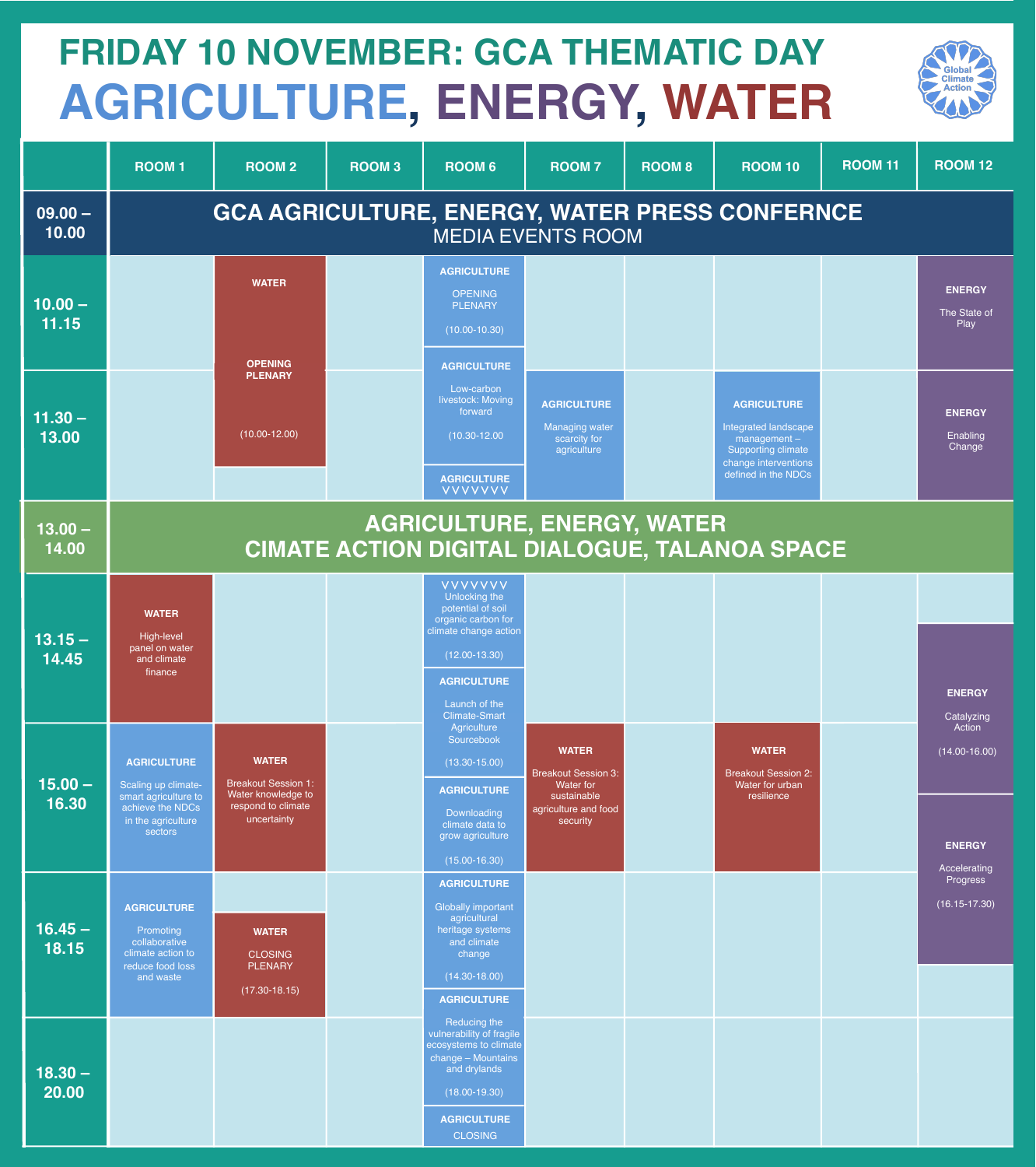#### **SATURDAY 11 NOVEMBER: GCA THEMATIC DAY HUMAN STLMTS., OCEANS, TRANSPORT & COASTAL ZONES (CZ)**



|                    | <b>ROOM1</b>                                                                                                                                | <b>ROOM2</b>                                                                                                        | <b>ROOM3</b> | <b>ROOM 6</b>                                                                                            | <b>ROOM7</b> | <b>ROOM 8</b>                                                                                                                                    | <b>ROOM 10</b>                                                                                                                                                           | <b>ROOM 11</b>                                                                                                                                   | <b>ROOM 12</b>                                                                                                                     |  |  |
|--------------------|---------------------------------------------------------------------------------------------------------------------------------------------|---------------------------------------------------------------------------------------------------------------------|--------------|----------------------------------------------------------------------------------------------------------|--------------|--------------------------------------------------------------------------------------------------------------------------------------------------|--------------------------------------------------------------------------------------------------------------------------------------------------------------------------|--------------------------------------------------------------------------------------------------------------------------------------------------|------------------------------------------------------------------------------------------------------------------------------------|--|--|
| $09.00 -$<br>10.00 | <b>GCA HUMAN STLMTS., OCEANS &amp; CZ, TRANSPORT PRESS CONFERNCE</b><br><b>MEDIA EVENTS ROOM</b>                                            |                                                                                                                     |              |                                                                                                          |              |                                                                                                                                                  |                                                                                                                                                                          |                                                                                                                                                  |                                                                                                                                    |  |  |
| $10.00 -$<br>11.15 |                                                                                                                                             | <b>HUMAN STLMTS.</b><br><b>OPENING</b><br><b>PLENARY</b>                                                            |              | <b>OCEANS &amp; CZ</b><br><b>OPENING</b><br><b>PLENARY</b>                                               |              | <b>TRANSPORT</b><br><b>OPENING</b><br>&<br><b>Transport initiatives:</b><br>Scaling up action<br>and ambition on<br>transport                    |                                                                                                                                                                          |                                                                                                                                                  |                                                                                                                                    |  |  |
| $11.30 -$<br>13.00 |                                                                                                                                             | <b>HUMAN STLMTS.</b><br>Multi-level<br>governance - An<br>opportunity for<br>effective climate<br>change adaptation |              | <b>TRANSPORT</b><br>Sustainable<br>Freight for a low-<br>carbon transport<br>system<br>$(11.30 - 12.45)$ |              | <b>TRANSPORT</b><br>Policy-making &<br>target-setting for<br>the transport<br>sector<br>$(11.30 - 12/45)$                                        | <b>HUMAN STLMTS.</b><br><b>Planners</b> for<br><b>Climate Action:</b><br>Urban and<br><b>Regional planners</b>                                                           | <b>OCEANS &amp; CZ</b><br>Ocean energy and<br>offshore RE<br>technologies as<br>enablers of<br>environmental/<br>economic<br>development of SIDS | <b>OCEANS &amp; CZ</b><br>Resilience of<br>fisheries and<br>aquaculture to<br>climate change:<br>Food and livelihood<br>approaches |  |  |
| $13.00 -$<br>14.00 | <b>HUMAN STLTMS., OCEANS &amp; CZ, TRANSPORT</b><br><b>CIMATE ACTION DIGITAL DIALOGUE, TALANOA SPACE</b>                                    |                                                                                                                     |              |                                                                                                          |              |                                                                                                                                                  |                                                                                                                                                                          |                                                                                                                                                  |                                                                                                                                    |  |  |
| $13.15 -$<br>14.45 | <b>HUMAN STLMTS.</b><br>Accelerating the<br>urban<br>transformation -<br>Financing and<br><i>implementing</i><br>infrastructure<br>projects | <b>HUMAN STLMTS.</b><br>What is possible?<br>Pathways to net<br>zero/zero<br>emission buildings                     |              | <b>TRANSPORT</b><br>Adaptation<br>$(13.45 - 15.00)$                                                      |              | <b>TRANSPORT</b><br>Shifting personal<br>mobility through<br>innovations in<br>transport technologies<br>systems & planning<br>$(13.45 - 15.00)$ |                                                                                                                                                                          | <b>OCEANS &amp; CZ</b><br><b>Blue carbon</b>                                                                                                     | <b>OCEANS &amp;CZ</b><br>Accessing<br>financial<br>resources and<br>mobilizing<br>financial<br>institutions                        |  |  |
| $15.00 -$<br>16.30 | <b>HUMAN STLMTS.</b><br>#CitiesIPCC:<br><b>Advancing science</b><br>to accelerate<br>effective climate<br>action in human<br>settlements.   | <b>HUMAN STLMTS.</b><br><b>Buildings</b><br>contributing to<br>Sustainable<br>Development<br>Goals                  |              | <b>TRANSPORT</b><br>Reducing maritime<br>transport GHG<br>emissions<br>$(15.00 - 16.15)$                 |              | <b>TRANSPORT</b><br>Accelerating the<br>adoption of clean<br>vehicles<br>$(15.30 - 16.15)$<br><b>TRANSPORT</b><br><b>CLOSING</b>                 | <b>HUMAN STLMTS.</b><br>Building the more<br>sustainable city                                                                                                            | <b>OCEANS &amp; CZ</b><br>Migration and<br>displacement:<br><b>Risk reduction</b><br>and<br>preparedness                                         | <b>OCEANS &amp; CZ</b><br>Ecosystem-<br>based adaptation<br>in ocean and<br>coastal zones                                          |  |  |
| $16.45 -$<br>18.15 |                                                                                                                                             | <b>HUMAN STLMTS.</b><br>Transforming the<br><b>Buildings and</b><br><b>Construction Sector</b>                      |              |                                                                                                          |              |                                                                                                                                                  | <b>HUMAN STLMTS.</b><br><b>City Climate</b><br><b>Planner Certificate</b><br>program, Guiding<br><b>Principles for City</b><br><b>Climate Action</b><br>Planning and GPC |                                                                                                                                                  | <b>OCEANS &amp; CZ</b><br><b>CLOSING</b><br><b>PLEANRY</b>                                                                         |  |  |
| $18.30 -$<br>20.00 |                                                                                                                                             | <b>HUMAN STLMTS.</b><br><b>CLOSING</b><br><b>ROUNDTABLE</b>                                                         |              |                                                                                                          |              |                                                                                                                                                  |                                                                                                                                                                          |                                                                                                                                                  |                                                                                                                                    |  |  |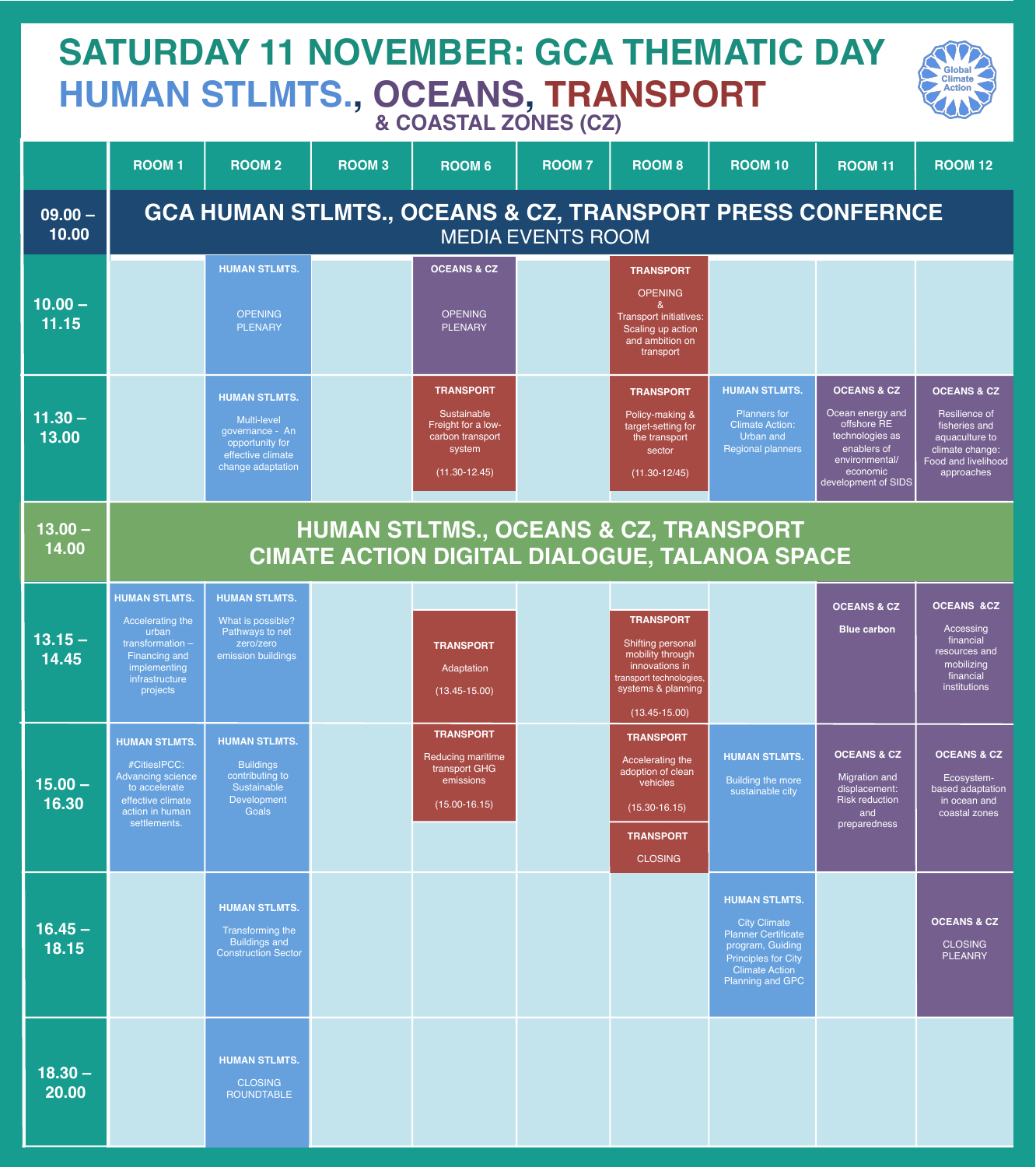#### **SUNDAY 12 NOVEMBER: GCA THEMATIC DAY FORESTS, INDUSTRY**



|                    | <b>ROOM1</b>                                                                               | <b>ROOM2</b>                                                              | ROOM 5                                                                                                        | <b>ROOM7</b> | <b>ROOM 8</b>                         | ROOM <sub>9</sub> | <b>ROOM 10</b>                                                                                                                                                        | <b>ROOM 12</b>                                                                                                                               |  |  |
|--------------------|--------------------------------------------------------------------------------------------|---------------------------------------------------------------------------|---------------------------------------------------------------------------------------------------------------|--------------|---------------------------------------|-------------------|-----------------------------------------------------------------------------------------------------------------------------------------------------------------------|----------------------------------------------------------------------------------------------------------------------------------------------|--|--|
| $09.00 -$<br>10.00 | <b>FORESTS, INDUSTRY, LAND USE PRESS CONFERNCE</b><br><b>MEDIA EVENTS ROOM</b>             |                                                                           |                                                                                                               |              |                                       |                   |                                                                                                                                                                       |                                                                                                                                              |  |  |
| $10.00 -$<br>11.15 |                                                                                            | <b>INDUSTRY</b><br><b>OPENING</b><br>PLENARY &<br>Industry 4.0<br>Future  | <b>FORESTS</b><br><b>OPENING</b><br><b>PLENARY &amp;</b><br>Setting the Scene                                 |              | <b>LOCAL &amp;</b><br><b>REGIONAL</b> |                   |                                                                                                                                                                       |                                                                                                                                              |  |  |
| $11.30 -$<br>13.00 |                                                                                            |                                                                           | <b>FORESTS</b><br>Progress on<br>implementation of<br>climate action in<br>forests<br>$(11.25 - 12.35)$       |              | <b>LEADERS</b><br><b>SUMMIT</b>       |                   | <b>INDUSTRY</b><br>Innovation in<br>materials and design:<br>catalysis for the<br>transition to a low-<br>carbon future                                               | <b>INDUSTRY</b><br>Mainstreaming<br>climate risk - firmly<br>on the boardroom<br>agenda                                                      |  |  |
| $13.00 -$<br>14.00 | <b>FORESTS, INDUSTRY, LAND USE</b><br><b>CIMATE ACTION DIGITAL DIALOGUE, TALANOA SPACE</b> |                                                                           |                                                                                                               |              |                                       |                   |                                                                                                                                                                       |                                                                                                                                              |  |  |
| $13.15 -$<br>14.45 |                                                                                            |                                                                           | <b>FORESTS</b><br><b>Enabling conditions</b><br>to advance and<br>enhance<br>implementation of<br><b>NDCs</b> |              |                                       |                   | <b>INDUSTRY</b><br>Opportunities to reduce<br>food loss and increase<br>efficiency with Industry<br>4.0 solutions across the<br>food supply chain<br>(CH4, CO2, SLCP) | <b>INDUSTRY</b><br>More freight but<br>lower emissions:<br>Too good to be true?                                                              |  |  |
| $15.00 -$<br>16.30 |                                                                                            |                                                                           | $(14.00 - 15.10)$<br><b>FORESTS</b><br>Deforestation-free<br>supply chains<br>$(15.15 - 17.25)$               |              | <b>LOCAL &amp;</b><br><b>REGIONAL</b> |                   | <b>INDUSTRY</b><br>Cementing a low-<br>carbon construction<br>sector                                                                                                  | <b>INDUSTRY</b><br>The private sector's<br>roles in improving<br>municipal waste<br>management to<br>mitigate climate<br>change              |  |  |
| $16.45 -$<br>18.15 |                                                                                            | <b>INDUSTRY</b><br>Further, faster<br>corporate climate<br>action         | <b>FORESTS</b><br><b>CLOSING</b><br><b>PLENARY</b><br>$(17.30 - 18.00)$                                       |              | <b>LEADERS</b><br><b>SUMMIT</b>       |                   |                                                                                                                                                                       | <b>INDUSTRY</b><br>Fast action on short-<br>lived climate<br>pollutants to keep<br>warming well below<br>$2^{\circ}$ C                       |  |  |
| $18.30 -$<br>20.00 |                                                                                            | <b>INDUSTRY</b><br>Part of the plan &<br><b>CLOSING</b><br><b>PLENARY</b> |                                                                                                               |              |                                       |                   |                                                                                                                                                                       | <b>INDUSTRY</b><br>Circular economy &<br>climate change<br>mitigation:<br>Opportunities for<br>NDCs in developing<br>& emerging<br>economies |  |  |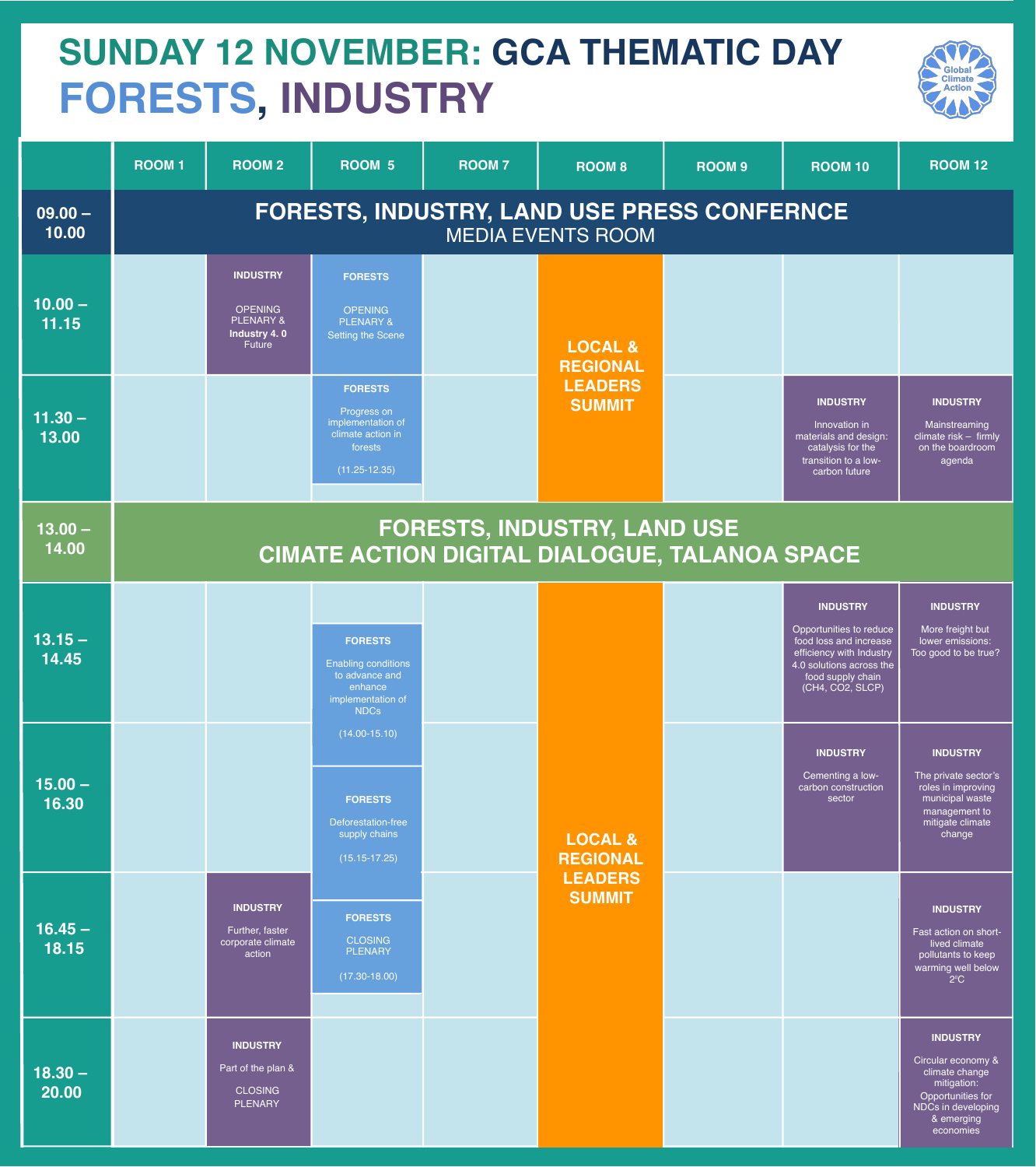### **MONDAY 13 NOVEMBER: GCA HIGH-LEVEL DAY FINANCE, SDG11**



|                    | <b>ROOM1</b>                                                                                                                | <b>ROOM2</b>                                                                                                                         | <b>ROOM3</b>                                                                                                                                                     | <b>ROOM 6</b>                                                                                                                                 | <b>ROOM 8</b>                                                                                              | <b>ROOM 10</b> | <b>ROOM 11</b> | <b>ROOM 12</b> |  |  |  |
|--------------------|-----------------------------------------------------------------------------------------------------------------------------|--------------------------------------------------------------------------------------------------------------------------------------|------------------------------------------------------------------------------------------------------------------------------------------------------------------|-----------------------------------------------------------------------------------------------------------------------------------------------|------------------------------------------------------------------------------------------------------------|----------------|----------------|----------------|--|--|--|
| $09.00 -$<br>10.00 | <b>HIGH-LEVEL DAY 1 PRESS CONFERENCE</b><br><b>MEDIA EVENTS ROOM</b>                                                        |                                                                                                                                      |                                                                                                                                                                  |                                                                                                                                               |                                                                                                            |                |                |                |  |  |  |
| $10.00 -$<br>11.15 |                                                                                                                             |                                                                                                                                      |                                                                                                                                                                  |                                                                                                                                               | <b>HIGH-LEVEL</b><br><b>GCA</b><br><b>OPENING</b>                                                          |                |                |                |  |  |  |
| $11.30 -$<br>13.00 |                                                                                                                             | <b>FINANCE</b><br>Mobilizing investment<br>to support NDC<br>implementation and<br>increased ambition                                |                                                                                                                                                                  | <b>SDG11</b><br>The urban energy -<br>transport nexus:<br>How can cities be<br>drivers of transformative<br>climate action?<br><b>VVVVVVV</b> | <b>SDG11</b><br>Women leaders on<br>making human<br>settlements inclusive,<br>sustainable and<br>resilient |                |                |                |  |  |  |
| $14.00 -$<br>15.00 |                                                                                                                             |                                                                                                                                      |                                                                                                                                                                  |                                                                                                                                               | <b>FINANCE, SDG11 &amp; CLIMATE ACTION</b><br><b>CIMATE ACTION DIGITAL DIALOGUE, CLIMATE ACTION STUDIO</b> |                |                |                |  |  |  |
| $13.15 -$<br>14.45 | <b>FINANCE</b><br>Cascading finance<br>where it is needed-<br>localizing climate<br>financing. The next<br>frontier market? |                                                                                                                                      | <b>FINANCE</b><br><b>Unblocking</b><br>investment into<br>climate resilience                                                                                     | <b>VVVVVVV</b><br>$(12.15 - 13.45)$                                                                                                           |                                                                                                            |                |                |                |  |  |  |
| $15.00 -$<br>16.30 | <b>SDG11</b><br>Creating Green and<br><b>Inclusive Transport</b><br>for Liveable and<br><b>Resilient Cities</b>             | <b>FINANCE</b><br><b>Enhancing investor</b><br>actions to implement<br>the Paris Agreement<br>& accelerate low-<br>carbon transition | <b>SDG11</b><br>Transforming<br>markets for buildings<br>to deliver against<br>SDGs 11, 7 and 13: A<br>high level dialogue.                                      |                                                                                                                                               |                                                                                                            |                |                |                |  |  |  |
| $16.45 -$<br>18.15 | <b>SDG11</b><br>Catalyzing local<br>climate action in<br>waste<br>management                                                | <b>FINANCE</b><br>Monitoring financial<br>markets on the<br>Paris Agreement &<br>addressing climate-<br>related risks                | <b>SDG11</b><br>Implementing the<br>Paris Agreement:<br>the role of regions,<br>cities and<br>communities in<br>local action for<br>adaptation and<br>resilience | <b>FINANCE</b><br>Accessing and<br>managing climate<br>change finance:<br><b>Experiences from</b><br>the Pacific and<br>Asia Region           |                                                                                                            |                |                |                |  |  |  |
| $18.30 -$<br>20.00 |                                                                                                                             |                                                                                                                                      |                                                                                                                                                                  |                                                                                                                                               |                                                                                                            |                |                |                |  |  |  |